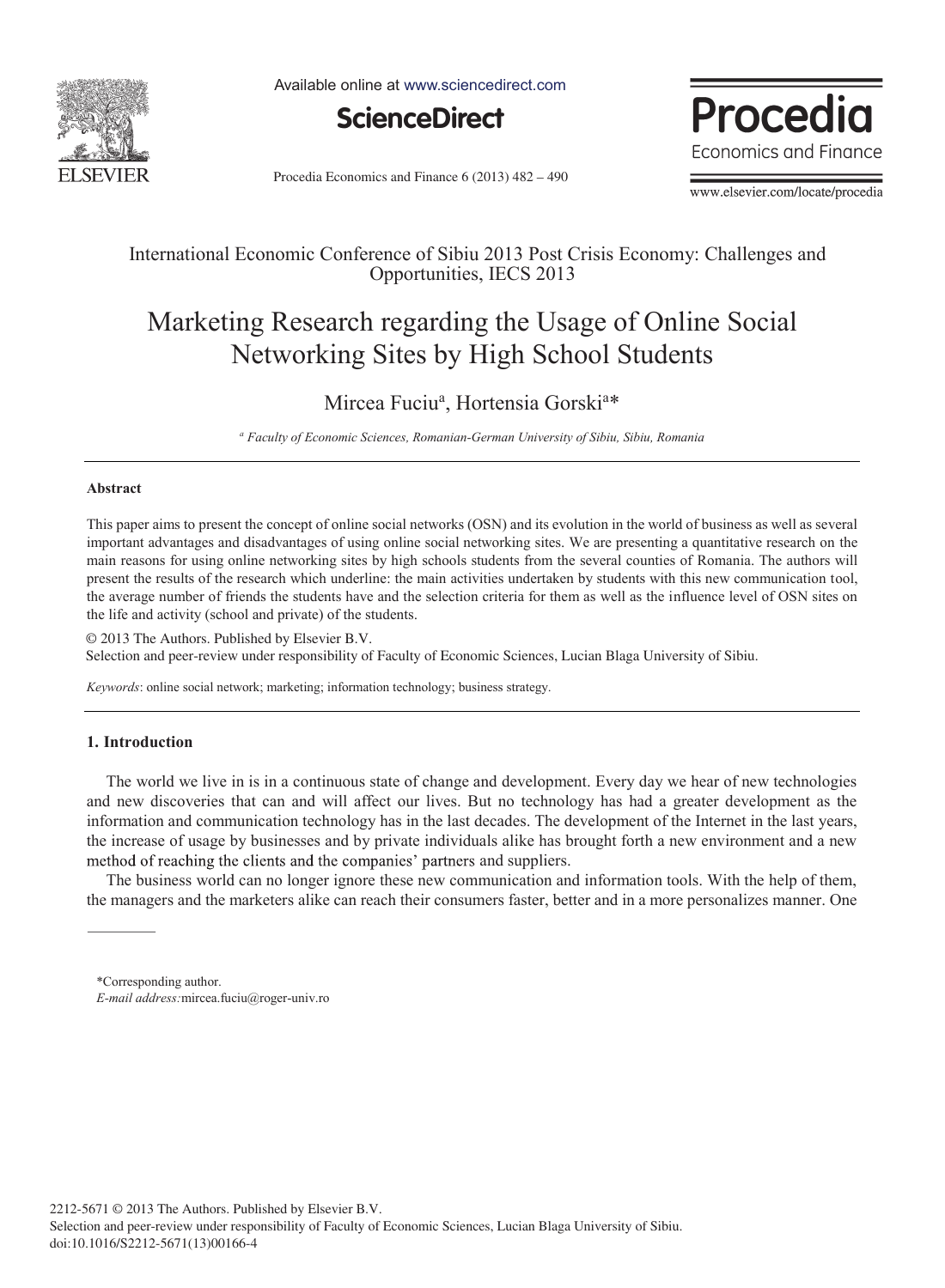such tool has developed in the last decade: the online social networking site or how is most commonly called the social networks. These new methods of communication have had such a great impact on the world that no organization that respects itself can do without. Of course it is not just the business world that has benefited from this tool, the private individuals are the ones that have had the most to gain, and some say maybe even to loose, from its development. Probably the most social structure that has received the greatest impact from this new communication platform is the young individuals. In order to reach the minds of this target group the managers and their marketing specialists need to understand the main reasons and the main activities that the young individuals undertake on such sites and how these sites can influence their behavior.

#### **2. Online social networking sites – what are they and how they came to be?**

All individuals need to feel like they are part of a social network which consists of friends, family, colleagues, acquaintances etc. This is the base of the human society. If we look closely to the structure of the OSN we see that it has similar attributes as the concept of social networks. A social network consists of all the people — friends, family, colleague and others — with whom one shares a social relationship, say friendship, commerce, or others. Traditional social network study can date back about half a century, focusing on interpersonal interactions in small groups due to the difficulty in obtaining large data sets (Wasserman and Faust in Hu and Wang, 2009).

Like stated before, the online networking sites (OSN) have had a great development in the last decade, and especially since the year 2006. But the question still remains: What are they? The online social networks are defined (Boyd and Ellison, 2007) as web-based services that allow individuals to (1) construct a public or semi-public profile within a bounded system, (2) articulate a list of other users with whom they share a connection, and (3) view and traverse their list of connections and those made by others within the system.

Other authors stated that an OSN is a site through which people connect with friends/acquaintances, either people they know from outside the virtual or the online environment, or the ones only from the virtual environment (Veghes and Pantea: 2009, Zarella: 2010), whom they have common interests, activities, needs and aims.

If we look at the above mentioned definitions we can observe several important common traits that are underlined by all the authors: (1) the existence of an online site / platform; (2) a connection between individuals, which can be strong or weak; (3) there exists a common interest from those that want to connect to one and the other. So all these sites are just online networks developed by individual and organizational users that have a common goal or interest. All the activities that develop around these sites are actually social relations that have transcended the usual face to face communication to the online communication system.

But why is the need for such a communication tool? We consider that over the years, our life has become more and more active, fast, our perception of the time has condensed and we no longer have enough time for social interaction in classical manner. We are so preoccupied with our daily life that we sometimes no longer have time for friends, family or acquaintances. So with the help of the information and communication technology development in the last decade new methods of inter individual communication has arisen. The Internet, Smartphone, laptops, tablets etc. are the new communication tools used by individuals to communicate with others.

In an increasingly dynamic and globalised world, ruled by Internet and mobile 24 / 7 communications, consumers and the individuals must find the best organizations that would provide them not only the functional and emotional satisfaction, but also the fulfillment of human spirit (Kotler et al. 2010). This is where we are today. The online social networking sites can be such tools that the individuals and organizations may use. They have made their first appearance in 1997 with the birth of SixDegree.com (Boyd and Ellison, 2007). Some specialists (Nickson, 2009) state that these sites were born in the late 1980's when the concept of Bulletin Board System (BBS) has come alive. BBS were online meeting places that allowed users to communicate with a central system where they could download information and post messages to other users.

But the most common online social networking sites were developed after the .com boom of  $2000 - 2001$ . If we look at a timeline of online social networking sites we see that the period between 2003 and 2006 is the time zone when the most important online social networking sites are born (Boyd and Ellison: 2007; Ulmanu: 2011; Kaplan A. M., Haenlein M: 2010): 2003 – LinkedIn, MySpace, Hi5; Open BC/Xing;

2004 – Facebook (at Harvard); Orkut; Flickr; Hyves; 2005 – YouTube; Bebo; Yahoo 360; Facebook (High School Network); 2006 – Facebook (worldwide); Windows Live Spaces; Twitter.